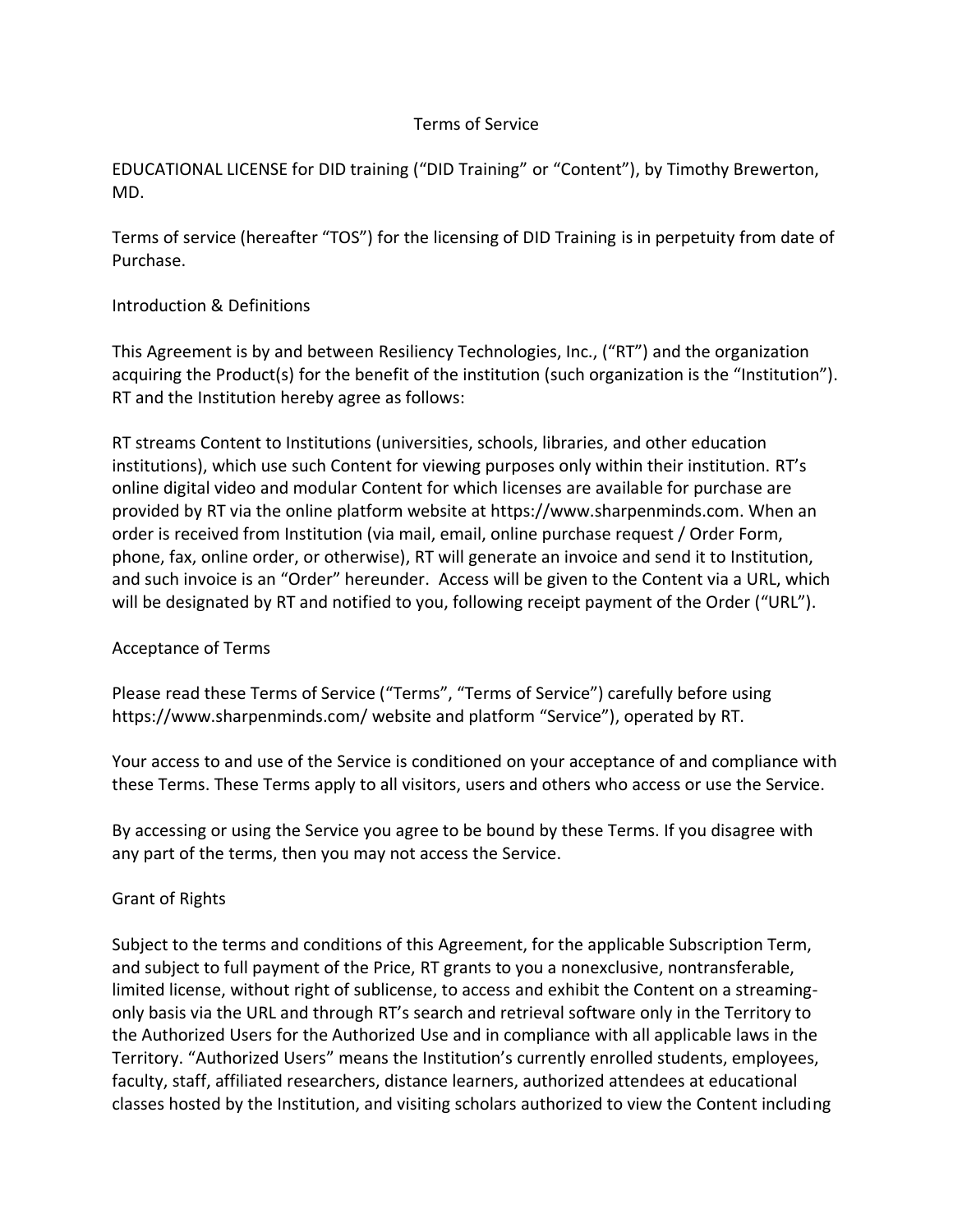by remote access through an authentication (proxy) server that guarantees access only by Authorized Users. "Authorized Use" means real-time viewing of a digital transmission, for educational purposes only.

All rights granted to you under this TOS are subject to your compliance with the TOS and may only be exercised for your non-commercial educational use. You are prohibited from screening or streaming the materials for conferences, commercial and/or monetary gain, i.e. a public presentation of the materials shall not require entrance fees or be used for the purpose of fund raising.

# User Conduct

RT reserves all rights not granted herein. You shall not, and shall not permit any third party to: (a) copy, store, upload or download, or otherwise reproduce the Content or the software or systems supporting the Content (collectively, the "RT IP"); (b) use the license to access Content for which a subscription has not been purchased; or (c) decompile or reverse engineer, reverse compile, disassemble, or access the source code for, stream capture, archive, download, broadcast, transmit, retransmit, circumvent content protections of, scrape, use any data mining, data gathering or extraction method on, modify or create a derivative work of, remove, obscure, or modify copyright notices for, sell, rent, lease, loan, market, distribute, commercially exploit, transfer, assign, or sublicense, recreate, display (except as permitted), perform, post, use, replicate, frame, mirror, disclose, publish, or translate the RT IP, or any component thereof.

# Required Information

Our system works through IP authentication.. In order to supply you with our services, we may require certain technical assistance from your institution's IT department in order to enable SharpenMinds.com to air. Streaming through Single Sign On services will incur additional charges.

# Terms of Payment

The Institution shall pay the consideration as specified on the applicable Order for the license to the Content during each Subscription Term ("Price"). The Price shall be paid prior to supply of Content and as a condition thereto. Price, fees and charges may change periodically, and Content may cease to be available for renewal in subsequent Subscription Terms. The Price is exclusive of all taxes, which are Your responsibility. You are responsible for all Internet / wireless access charges. Payment for receipt constitutes an agreement to Terms of Service.

# License Period

The license period commences at the time the film is given access and in perpetuity.